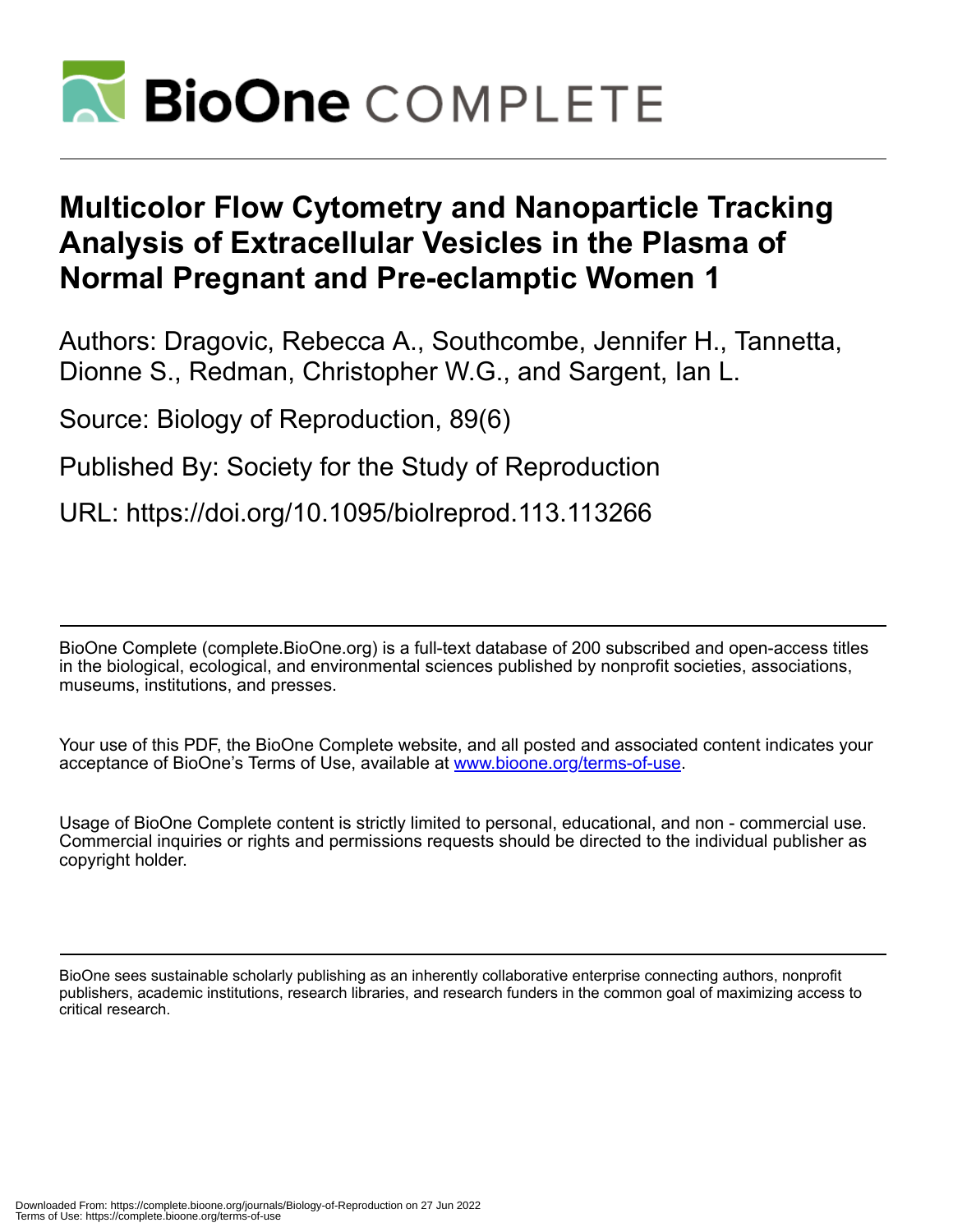# Multicolor Flow Cytometry and Nanoparticle Tracking Analysis of Extracellular Vesicles in the Plasma of Normal Pregnant and Pre-eclamptic Women<sup>1</sup>

# Rebecca A. Dragovic,<sup>2</sup> Jennifer H. Southcombe, Dionne S. Tannetta, Christopher W.G. Redman, and Ian L. Sargent

Nuffield Department of Obstetrics & Gynaecology, University of Oxford, Level 3 Women's Centre, John Radcliffe Hospital, Oxford, United Kingdom

# ABSTRACT

Excessive release of syncytiotrophoblast extracellular vesicles (STBMs) from the placenta into the maternal circulation may contribute to the systemic inflammation that is characteristic of pre-eclampsia (PE). Other intravascular cells types (platelets, leukocytes, red blood cells [RBCs], and endothelium) may also be activated and release extracellular vesicles (EVs). We developed a multicolor flow cytometry antibody panel to enumerate and phenotype STBMs in relation to other EVs in plasma from nonpregnant (NonP) and normal pregnant (NormP) women, and women with late-onset PE. Nanoparticle tracking analysis (NTA) was used to determine EV size and concentration. In vitro-derived STBMs and EVs from platelets, leukocytes, RBCs, and endothelial cells were examined to select suitable antibodies to analyze the corresponding plasma EVs. Flow cytometry analysis of plasma from NonP, NormP, and PE showed that STBMs comprised the smallest group of circulating EVs, whereas most were derived from platelets. The next most abundant group comprised unidentified orphan EVs (which did not label with any of the antibodies in the panel), followed by EVs from RBCs and leukocytes. NTA showed that the total number of EVs in plasma was significantly elevated in NormP and late-onset PE women compared to NonP controls, and that EVs were smaller in size. In general, EVs were elevated in pregnancy plasma apart from platelet EVs, which were reduced. These studies did not show any differences in EVs between NormP and PE, probably because late-onset PE was studied.

exosomes, extracellular vesicles, flow cytometry, microvesicles, nanoparticle tracking analysis, placenta, pre-eclampsia, pregnancy

<sup>2</sup> Correspondence: R.A. Dragovic, Nuffield Department of Obstetrics & Gynaecology, University of Oxford, Level 3 Women's Centre, John Radcliffe Hospital, Oxford OX3 9DU, UK. E-mail: rebecca.dragovic@obs-gyn.ox.ac.uk

Received: 20 August 2013. First decision: 30 September 2013. Accepted: 17 October 2013. - 2013 by the Society for the Study of Reproduction, Inc. This is an Open Access article, freely available through Biology of Reproduction's Authors' Choice option. eISSN: 1529-7268 http://www.biolreprod.org ISSN: 0006-3363

# INTRODUCTION

Pre-eclampsia (PE) is a multisystem disorder of pregnancy that can be life threatening to both mother and fetus. Its pathogenesis is unknown, but the presence of trophoblast and placental tissue is mandatory. The maternal syndrome is characterized by new onset of hypertension and proteinuria in the second half of pregnancy. PE is a "two-stage" disease [1]. Stage 1 occurs in the first half of pregnancy, is asymptomatic, and is associated with the development of an inadequate uteroplacental circulation (poor placentation), which leads to ischemia/reperfusion injury and placental oxidative stress [1– 3]. In stage 2, the mother's circulation is affected by proinflammatory and antiangiogenic factors released from the dysfunctional placenta (reviewed in [1]).

Many different trophoblast-derived proteins are increased in PE, and may play a role in the pathogenesis of the disorder. These include the antiangiogenic factors soluble fms-like tyrosine kinase-1 and soluble endoglin [4–7]. However, these factors alone cannot account for the diversity of the maternal features. We have proposed that extracellular vesicles (EVs), derived from the syncytiotrophoblast, may play a role [8, 9]. These vesicles (known as syncytiotrophoblast microparticles [STBMs]) are present in the plasma of normal pregnant (NormP) women, with significantly increased levels in PE [9, 10]. There is strong evidence that they play a role in the maternal syndrome of PE. STBMs prepared from placentas ex vivo cause endothelial dysfunction [11–14], activate neutrophils [15, 16], stimulate monocyte proinflammatory cytokine production [10, 17–21], and trigger thrombin generation in vitro [22].

Plasma STBMs were first measured with an ELISA using the syncytiotrophoblast-specific anti-placental alkaline phosphatase (PLAP) monoclonal antibody (NDOG2) [9]. STBMs were detected as early as the late first trimester of normal pregnancy, increased throughout normal pregnancy [10], and were present in significantly higher concentrations in PE [9, 10], more so in early-onset PE  $(\leq)$ 34-wk gestation) than in lateonset PE  $(>34$ -wk gestation [8]. However, although this STBM ELISA is quantitative, it gives no information about the nature of the EVs.

Currently, flow cytometry is the most widely used method to investigate EVs. It is quantitative and allows simultaneous measurement of multiple antigens of the EVs [23–26]. It has been used to measure STBMs in maternal plasma in normal pregnancy and PE with variable results, depending on the antisyncytiotrophoblast antibody used. Antibodies to various antigens expressed on the syncytiotrophoblast have been used, including: ED822, an antibody to an unknown syncytiotrophoblast epitope [27, 28]; NDOG1, an IgM antibody to an epitope of hyaluronic acid [29–31]; NDOG2, an antibody to PLAP [32]; and AbD Serotec clone H17E2, also an antibody to PLAP [33]. Using NDOG1, circulating STBMs were detected

<sup>&</sup>lt;sup>1</sup>Supported by a MRC Programme Grant (ref MR/J003360/1) Wellcome Trust Programme Grant (ref GR079862MA), Wellcome Trust Technology Development Grant (ref GR087730) and by the Oxford Partnership Comprehensive Biomedical Research Centre with funding from the Department of Health's NIHR Biomedical Research Centres funding scheme. The views expressed in this publication are those of the authors and not necessarily those of the Department of Health.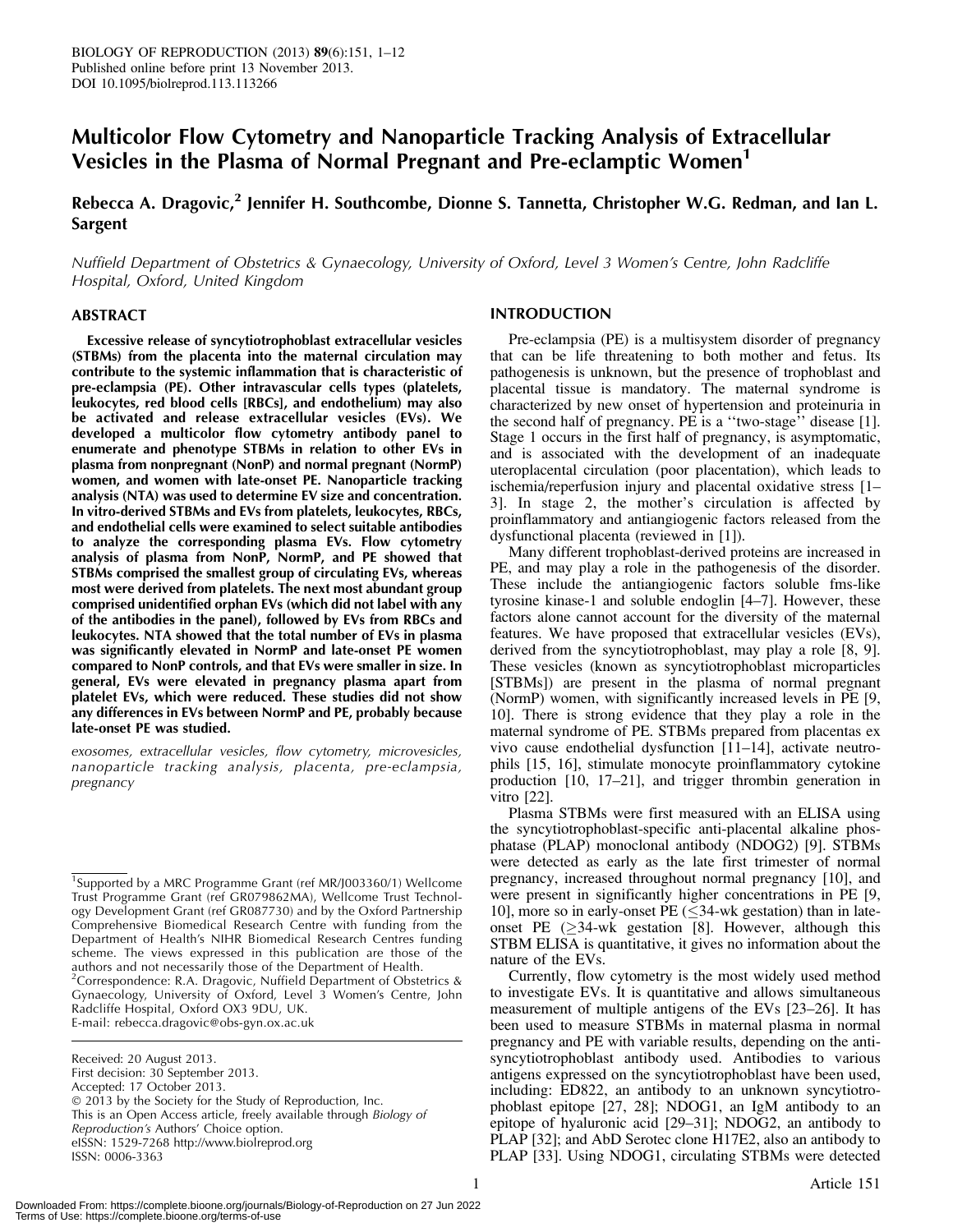in the plasma of nonpregnant (NonP) women, which raises doubts concerning the trophoblast specificity of the antibody [30, 31]. Using ED822 or anti-PLAP, STBMs comprised a small population of the total EVs in NormP and PE women [27, 28, 32, 33], but, in one study, surprisingly more circulating STBMs were detected in NonP controls compared to NormP and PE women [32]. However, all but one of these studies [30] used indirect antibody labeling, which is well known to be more susceptible to nonspecific binding than direct labeling, necessitating more thorough washing, which is more difficult to achieve with suspensions of EVs compared with cells.

To better define STBM populations, we have therefore developed a multicolor flow cytometry assay using directly labelled antibodies, which reduces the problem of nonspecific binding and allows more precise identification of STBMs using multiple markers [14]. We used STBMs prepared from the maternal-side eluate of dual perfused placenta lobes (placental STBMs [pSTBMs]) for assay development [14, 21, 22, 34].

A downstream consequence of the intensified systemic inflammation of PE, to which circulating STBMs may contribute, would be activation and release of EVs from maternal cells, including leukocytes, endothelium, platelets, and red blood cells (RBCs). We speculate that these might further exacerbate the disease. As with the studies of STBMs, there are major inconsistencies in the numbers of circulating EVs reported in previous studies (reviewed in [35]), and many variables that may affect quantification of EVs [36]. One is the specificity of the markers for each EV subpopulation. Some of the previous markers chosen are not absolutely specific and may identify more than one EV type, leading to some EVs being incorrectly identified, particularly if single-color labeling is used [28, 31]. Furthermore, many researchers assume that the antigens expressed on the surface of a particular cell will always be present on EVs derived from that cell, whereas this may not be the case [37, 38]. We therefore prepared EVs from pure populations of the different vascular cell types in vitro and examined their angiogenic labeling in relation to the parent cells. We tested each marker for cross-reactivity with pSTBMs and, on this basis, we identified a panel of suitable markers for use in flow cytometry to measure STBMs in relation to EVs from other cell types in maternal plasma in normal pregnancy and PE.

Although conventional flow cytometry is a powerful tool to identify and phenotype EVs, it is limited by its lower limit of detection of the size of single EVs [39, 40]. EVs are comprised of microvesicles and exosomes, which differ with respect to size, protein content, mode of production, and probably function. Microvesicles are larger  $(100 \text{ nm to } 1 \text{ µm})$ , and are generated by direct budding or shedding of the plasma membrane. Exosomes are smaller (30–100 nm). They are generated by reverse budding of the endosome membrane into multivesicular bodies, which fuse with the plasma membrane of the cell and are released by exocytosis. Most studies of EVs have used analog flow cytometers, which can only detect EVs  $>$  500 nm [36]. In this study, we used a digital flow cytometer, which we have shown can measure EVs  $>300$  nm (sizing based on polystyrene beads) [14, 34], but cannot detect the smaller microvesicles and exosomes  $( $300 \text{ nm}$ ) present. We$ have therefore used nanoparticle tracking analysis (NTA) to size and count EVs. This methodology, which determines a vesicle's size by the degree of its Brownian motion, can visualize and quantify nanoparticles down to 40 nm in size [14, 34]. We have used it here for the first time to size and count EVs in pregnancy plasma.

#### MATERIALS AND METHODS

#### Preparation of In Vitro-Derived EVs

Peripheral blood (n = 3) and normal placentas from Cesarean section (n = 8) were donated by volunteers after obtaining informed consent. This study was approved by the Oxfordshire Research Ethics Committee.

Placental STBMs were prepared using a dual placental perfusion system as previously described [14, 21, 22, 34]. Platelet EVs were derived by calcium ionophore (A-23187) stimulation as previously described [37]. RBC EVs were derived, with slight modification, as previously described [41]. Aliquots of RBCs ( $\sim$ 1  $\times$  10<sup>7</sup>/ml) were stimulated with 5 µmol/L A-23187 for 30 min at 37°C, then 5 mmol/L EDTA was added to each aliquot to stop the activation process, and samples were centrifuged for 30 sec at  $12000 \times g$ . The EVcontaining supernatant was collected and analyzed by flow cytometry.

Human umbilical vein endothelial cells (HUVECs) were prepared from three human umbilical cords using a previously described method [42]. For EV generation, confluent HUVECs were seeded into six-well plates coated with 1% gelatin at a density of  $1 \times 10^5$  per well. HUVECs were washed in PBS and cultured in  $0.1$ -µm filtered medium with 5 µmol/L Camptothecin (Sigma-Aldrich) for 24 h, culture supernatants were collected, and cells were removed by centrifugation at  $1000 \times g$  for 3 min. The supernatant containing the HUVEC EVs was centrifuged (150 000  $\times$  g [max], 1 h, 4°C) in a Beckman L8-80M ultracentrifuge. As a control,  $0.1$ - $\mu$ m filtered medium was also centrifuged under the same conditions. The pellets were resuspended in PBS and analyzed by flow cytometry. Any background events/contaminating particles found in the control 0.1-um filtered medium pellet were subtracted from the final flow cytometry analysis.

Peripheral blood mononuclear cells (PBMCs) were prepared by density gradient centrifugation over lymphoprep (Axis Shield Diagnostics, Cambridgeshire, UK). PBMCs were counted and separated into monocytes and lymphocytes using immunomagnetic anti-CD14 MicroBeads (Miltenyi Biotec GmbH, Bergisch Gladbach, Germany). Granulocytes were prepared by step density gradient centrifugation over Percoll (GE Healthcare Life Sciences, Little Chalfont, UK) and further enriched using immunomagnetic anti-CD15 MicroBeads (Miltenyi Biotec). Lymphocyte, monocyte, and granulocyte purity was determined using flow cytometry.

Monocytes, lymphocytes, and granulocytes were cultured in 12-well plates in 0.1-um filtered RPMI medium (Sigma-Aldrich), supplemented with 10% FBS, 50 IU/ml penicillin-streptomycin, and 2 mmol/L l-glutamine. Monocytes  $(5 \times 10^5)$  were treated with 1 µg/ml lipopolysaccharide (Sigma-Aldrich) for 5 h, and 10 umol/L A-23187 was added at the end of the culture for 15 min. Lymphocytes  $(1 \times 10^6)$  were treated with 10 ng/ml phorbol myristate acetate (Sigma-Aldrich) plus 2 µmol/L ionomycin (Sigma-Aldrich) for 4 h. Granulocytes ( $1 \times 10^6$ ) were cultured for 18 h [43]. After incubation, culture supernatants were removed and cells pelleted by centrifugation at  $400 \times g$  for 5 min. The remaining supernatants were centrifuged (150 000  $\times$  g [max], 1 h, 4°C) in a Beckman L8-80M ultracentrifuge to pellet the EVs.

#### Antibody Labeling and Flow Cytometric Analysis of Cells

Cells were resuspended in  $1\%$  (v/v) FBS/PBS and incubated for 15 min with the appropriate antibody and its matched isotype control antibody (Table 1) in a total volume of 100 µl. Following incubation, cells were washed, resuspended in 300  $\mu$ l of 1% (v/v) FBS/PBS, and analyzed using a BD LSRII flow cytometer (BD Biosciences). A total of 10 000 events were collected for each cell type.

# Antibody Labeling and Flow Cytometry of In Vitro-Derived EVs

Prior to use, all antibodies, FcR blocking reagent (Miltenyi Biotec GmbH), and Bio-Maleimide were filtered through Nanosep 0.2-um centrifugal devices (Pall Life Sciences, Portsmouth, UK). PBS was filtered through 0.1-um filters (Anotop 25; Whatman GmBH, Dassel, Germany). EVs were analyzed using a BD LSRII flow cytometer as previously described [14, 34], using a side-scatter (SSC) threshold of 200 arbitrary units. Fluorescent calibration microspheres of 290 nm (Duke Scientific Corporation, Palo Alto, CA) and 1 µm (Polysciences Inc., Warrington, PA) were used to establish a vesicle gate  $(300 \text{ nm to } 1 \text{ µm})$ , and the SSC and forward scatter (FSC) voltages were set. EV counts were calculated based on the instrument flow rate, measured using standard beads (BD Trucount Tubes; BD Biosciences). Two tubes were analyzed at the beginning of each experiment and one at the end. Samples were analyzed for 2 min using the LO flow rate setting  $(10 \mu l/min)$ . EV suspension  $(50 \mu l)$  was incubated with 10  $\mu$ I FcR blocking reagent for 10 min at 4 $\rm{°C}$  and then labeled with its selected antibody and isotype-matched control antibody for 15 min at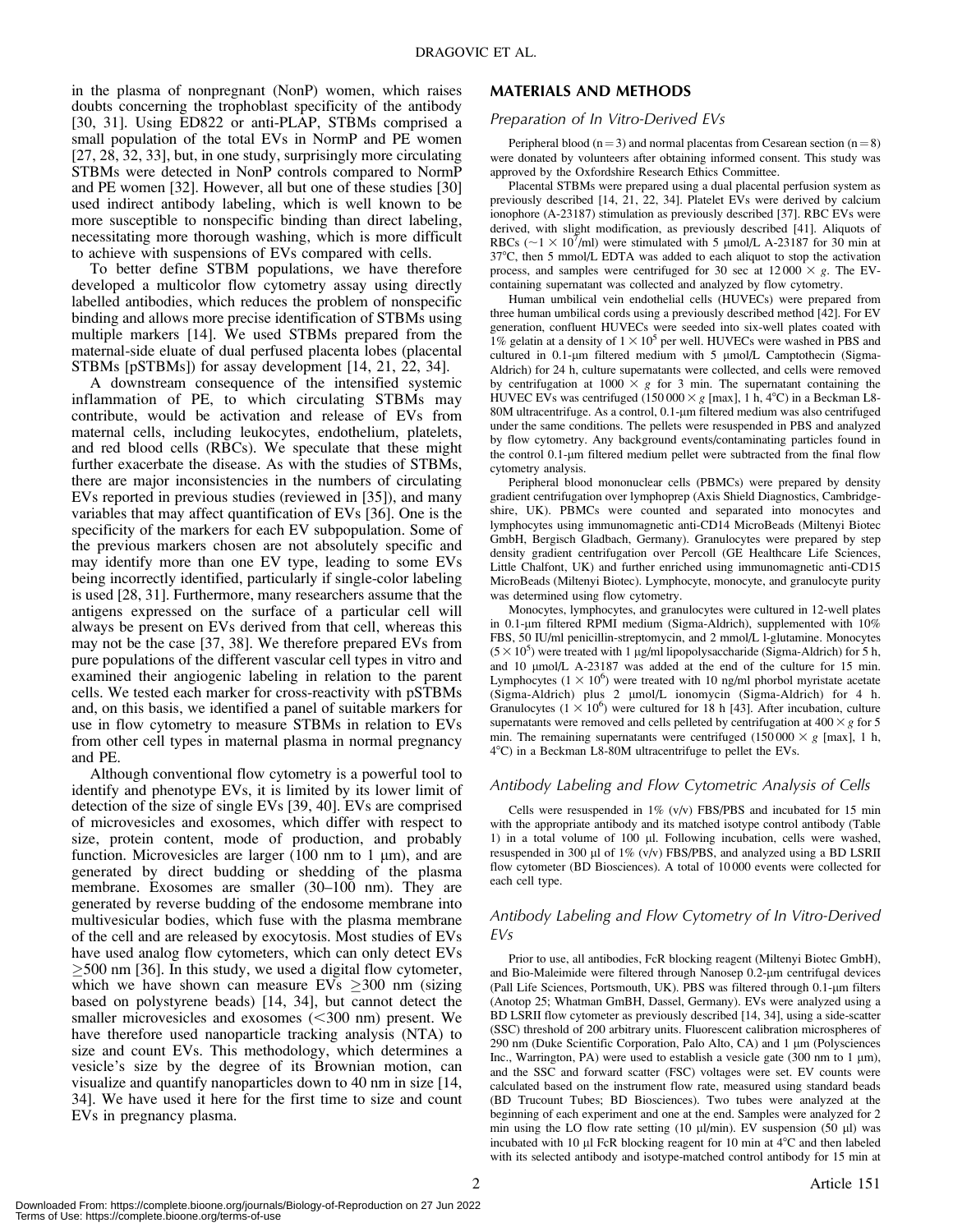# EXTRACELLULAR VESICLES IN PREGNANCY

#### TABLE 1. Fluorescent label, antibodies, and isotype controls used in experiments.

| Parameter                                                                                       | Clone                            | Final<br>concentration                                  | Specificity                                                                                                                                                                                        |  |  |  |  |
|-------------------------------------------------------------------------------------------------|----------------------------------|---------------------------------------------------------|----------------------------------------------------------------------------------------------------------------------------------------------------------------------------------------------------|--|--|--|--|
| Fluorescent label                                                                               |                                  |                                                         |                                                                                                                                                                                                    |  |  |  |  |
| Bio-Maleimide (BODIPY FL N-(2-<br>aminoethyl) maleimide) <sup>a</sup>                           | Not applicable                   | $0.25 \mu M$                                            | Thiol reactive dye. General cell membrane marker                                                                                                                                                   |  |  |  |  |
| Negative controls                                                                               |                                  |                                                         |                                                                                                                                                                                                    |  |  |  |  |
| $lgG1-PECy7b$<br>lgG2a-Alexa647 <sup>c</sup>                                                    | MOPC-21<br>MRC OX-34             | $0.25 \mu g/ml$<br>$2.5 \mu g/ml$                       |                                                                                                                                                                                                    |  |  |  |  |
| lgG2a-APCCy7 <sup>d</sup>                                                                       | <b>MOPC-173</b>                  | $2.5 \mu g/ml$                                          |                                                                                                                                                                                                    |  |  |  |  |
| lgG2b-PECy5 <sup>d</sup><br>$lgG1-Alexa647d$                                                    | $MPC-11$<br>MOPC-21              | $0.05 \mu g/ml$<br>$0.125$ $\mu$ g/ml<br>$2.5 \mu g/ml$ |                                                                                                                                                                                                    |  |  |  |  |
| $lgG1-APCe$<br>$lgG1-PEf$                                                                       | P <sub>3</sub><br>11711          | $2.5 \mu g/ml$<br>$0.5 \mu g/ml$                        |                                                                                                                                                                                                    |  |  |  |  |
| lgG1-APCCy7 <sup>8</sup><br>$lgG1-PEd$                                                          | MOPC-21<br>MOPC-21               | $5 \mu g/ml$<br>$0.5 \mu g/ml$                          |                                                                                                                                                                                                    |  |  |  |  |
| IgG1-FITCC<br>IgG1-FITC <sup>f</sup> (conjugated using FITC<br>Lightning Link kit) <sup>h</sup> | Not specified<br>11711           | $2.5 \mu g/ml$<br>$3 \mu g/ml$                          |                                                                                                                                                                                                    |  |  |  |  |
| Antibodies                                                                                      |                                  |                                                         |                                                                                                                                                                                                    |  |  |  |  |
| CD61(gpIIIa)-PECy7 <sup>b</sup><br>CD41(gpllb)-PECy7b                                           | SZ21<br>P <sub>2</sub>           | $0.25 \mu g/ml$<br>$0.25 \mu g/ml$                      | Platelets, megakaryocytes, osteoclasts, endothelial cells<br>Platelets, megakaryocytes, early embryonic hematopoietic                                                                              |  |  |  |  |
| HLA Class I-Alexa647 $\textdegree$                                                              | W6/32                            | $2.5 \mu g/ml$                                          | stem cells<br>All Hematopoietic cells, except red blood cells. Platelets,<br>endothelial cells                                                                                                     |  |  |  |  |
| HLA Class I-APCCy7 <sup>d</sup>                                                                 | W6/32                            | $2.5 \mu g/ml$                                          | All hematopoietic cells, except red blood cells. Platelets,<br>endothelial cells                                                                                                                   |  |  |  |  |
| $CD235a/b-PECy5d$                                                                               | HIR <sub>2</sub>                 | $0.05 \mu g/ml$                                         | Red blood cells, erythroid precursors                                                                                                                                                              |  |  |  |  |
| $CD146$ -Alexa647 <sup>d</sup>                                                                  | $O$  79 $c$                      | $0.125 \text{ µg/ml}$                                   | Endothelial cells, melanoma cells, Epithelial cells, fibroblasts,<br>activated T cells, mesenchymal stromal cells, activated<br>keratinocytes                                                      |  |  |  |  |
| $CD144-APCe$<br>$CD105-PEf$                                                                     | 16B1<br>166707                   | $2.5 \mu g/ml$<br>$0.5 \mu g/ml$                        | Endothelial cells, hematopoietic stem cells, perineurial cells<br>Vascular endothelial cells, activated monocytes, tissue<br>macrophages, stromal fibroblasts (low levels),<br>syncytiotrophoblast |  |  |  |  |
| CD45-APCCy7 <sup>8</sup>                                                                        | 2D1                              | $5 \mu g/ml$                                            | Hematopoietic cells except platelets and mature erythrocytes                                                                                                                                       |  |  |  |  |
| CD14-Alexa647 <sup>d</sup>                                                                      | HCD14                            | $2.5 \mu g/ml$                                          | Monocytes, macrophages, granulocytes (low levels)                                                                                                                                                  |  |  |  |  |
| $CD66b$ -FITC <sup>c</sup><br>NDOG2-PE <sup>d</sup>                                             | 80H3                             | $2.5 \mu g/ml$                                          | Mature granulocytes, meta-myelocytes                                                                                                                                                               |  |  |  |  |
| NDOG2-FITC (conjugated using FITC<br>Lightning Link kit) <sup>h</sup>                           | Not applicable<br>Not applicable | $0.5 \mu g/ml$<br>$3 \mu g/ml$                          | Syncytiotrophoblast<br>Syncytiotrophoblast                                                                                                                                                         |  |  |  |  |

<sup>a</sup> Molecular Probes/Invitrogen, Paisley, UK.  $^{6}$  Beckman Coulter, High Wycombe, UK.  $^{d}$  Biolegend UK Ltd., Cambridge, UK.  $^{6}$  Bioscience, Ltd., Hatfield, UK.  $^{6}$  R&D Systems Europe Ltd., Abington, UK.  $^{8}$  BD Bi

h Innova Biosciences Ltd., Cambridge, UK.

room temperature in the dark. EVs derived from platelets, RBCs, HUVECs, lymphocytes, monocytes, and granulocytes were labeled with the same antibody panels as their parent cells, as described above. Five-color flow cytometry was carried out on the pSTBMs, labeled with: Bio-Maleimide; NDOG2-PE; W6/32-Alexa-647; CD41-PECy7; and CD235a/b-PECy5. Fluorochrome compensation was set using BD CompBeads (BD Biosciences) and a single stain using Bio-Maleimide-labeled pSTBMs. Fluorescence minus one (FMO) controls substituting with the respective isotype control antibody were used in order to set gates. Placental STBMs were also double labeled with NDOG2-PE and CD146-Alexa-647, NDOG2-FITC and CD105-PE, NDOG2- FITC and CD144-Alexa-647, or the isotype control antibodies. Following

#### Subjects

Blood samples were taken from 10 NonP, 10 NormP, and 10 PE women, all recruited to the Oxford Pregnancy Biobank. PE was diagnosed as  $\geq$ 90 mm Hg diastolic blood pressure on at least two occasions within 24 h and proteinuria 500 mg in a 24-h protein urine collection, 50 mg/mmol protein:creatinine ratio, or at least  $2+$  on dipstick testing on two consecutive measurements. PE

incubation, samples were diluted with PBS and analyzed by flow cytometry.

women were matched to NonP women for age  $(\pm 4 \text{ yr})$  and parity (0, 1–3), and to NormP women for age, parity, and gestational age  $(\pm 13 \text{ days})$  (Table 2).

#### Preparation of Platelet Free Plasma EVs

Blood was drawn through a 20-gauge needle into a 4.5-ml 0.105 M buffered sodium citrate vacutainer (BD Biosciences). The first 2 ml of blood was discarded and all samples were processed within 2 h. Platelet-free plasma (PFP) was generated by double centrifugation; blood was first centrifuged at  $1500 \times g$  for 15 min and then at  $13000 \times g$  for 2 min, and then the PFP (supernatant) was frozen in aliquots at  $-80^{\circ}$ C until use. For analysis, 3 ml of frozen PFP was thawed at 37°C, made up to 11 ml with PBS, and centrifuged  $(150000 \times g$  [max], 1 h, 4°C) in a Beckman L8-80M ultracentrifuge. The supernatant was removed and the EV pellet was resuspended in 750 µl of PBS and analyzed by flow cytometry and NTA.

#### NTA of PFP EVs in NonP, NormP, and PE Samples

PFP EVs in ultracentrifuge pellets from NonP, NormP, and PE samples were analyzed using the NanoSight LM10 instrument (NanoSight Ltd., Amesbury, UK) and NTA software version 2.0, Build 130 (NanoSight Ltd.).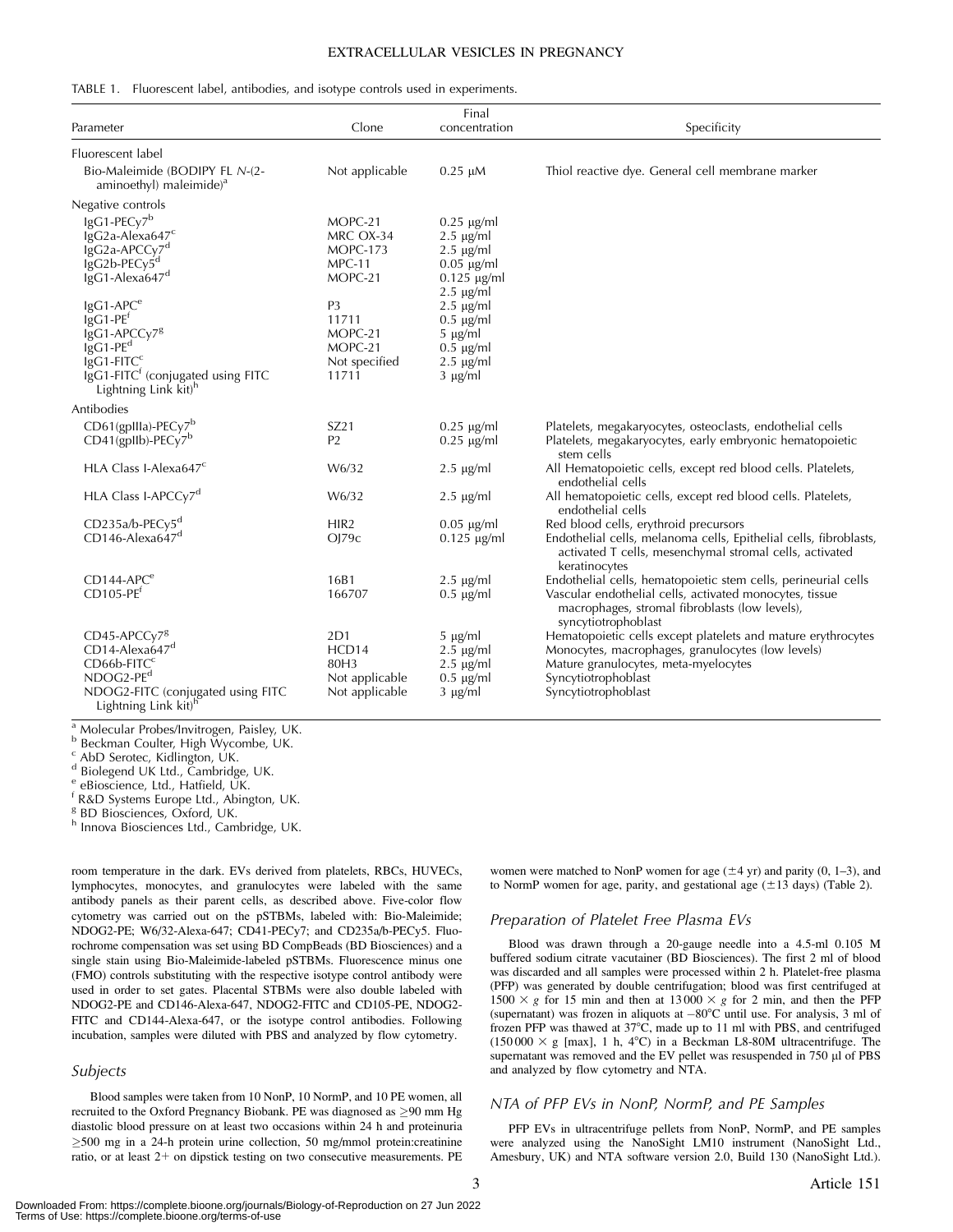| TABLE 2. Patient details for NonP, NormP, and PE women $(n = 10)^*$ |  |  |  |  |
|---------------------------------------------------------------------|--|--|--|--|
|---------------------------------------------------------------------|--|--|--|--|

| Parameter                 | Nonpregnant    | Normal pregnant    | Pre-eclampsia                       | P value <sup>†</sup> |
|---------------------------|----------------|--------------------|-------------------------------------|----------------------|
| Age $(yr)$                | 33.6(3.63)     | 33.5(3.24)         | 33.6 (3.58)                         | n.s.                 |
| Nulliparity               | $5/10(50.0\%)$ | $5/10(50.0\%)$     | $5/10(50.0\%)$                      | n.s.                 |
| Gestation (days)          |                | 255.5(14.3)        | 260.2 (17.7)                        | n.s.                 |
| Booking bp (mm Hg)        |                | 108/64 (6.88/6.74) | 109/69 (10.0/10.39)                 | n.s.                 |
| Max bp (mm $Hg$ )         |                | 120/74 (9.97/6.12) | 160/106 (14.38/11.39)               | < 0.001              |
| Max proteinuria (mg/24 h) |                |                    | 3077.41 (4669.49); range, 585-15340 |                      |
| Birth weight (g)          |                | 3514.1 (459.96)    | 2719.6 (705.24)                     | < 0.01               |

 $*$  Data show mean  $+$  SD.

- n.s., not significant.

EVs were diluted in PBS and analyzed as previously described [44]. Videos were captured using a shutter speed of 20 msec and a camera gain setting of 500. Postacquisition settings were based on the manufacturer's recommendations and were kept constant between samples. Each video was analyzed to give the mode and mean EV size together with an estimate of EV concentration.

# Flow Cytometry of PFP EVs in NonP, NormP, and PE Samples

PFP EVs in ultracentrifuge pellets from NonP, NormP, and PE samples were analyzed by flow cytometry as described above. PFP EVs were labeled with two separate antibody panels using FMO controls. The first panel aimed to identify the placenta-derived EVs. EVs were triple labeled with Bio-Maleimide, NDOG2-PE, and W6/32-APCCy7. The second panel used five-color labeling to identify EVs derived from platelets, RBCs, leukocytes, and endothelial cells. This panel consisted of Bio-Maleimide, CD41-PECy7, CD235a/b-PECy5, W6/ 32-APCCy7, and CD146-Alexa-647. Data were analyzed using FACSDiva software (BD Biosciences) and figures were generated using FlowJo version 7.6.5 (Tree Star Inc, Ashland, OR).

#### Measurement of STBMs in PFP by ELISA

STBMs in NonP, NormP, and PE PFP samples  $(n = 10)$  were also measured for comparison with flow cytometry using an in-house ELISA as previously described [8], with some modification. The anti-placental alkaline phosphatase antibody NDOG2 (10  $\mu$ g/ml) was used as the capture antibody; 4methylumbelliferyl phosphate (0.2 mg/ml; Sigma-Aldrich) was used as a fluorescent substrate for the detection of endogenous alkaline phosphatase activity on the surface of the EVs. A pooled preparation of  $pSTBMs$  ( $n = 8$ ) was used to prepare the standards for the ELISA. The plate was read using a FLUOstar Optima (BMG Labtech) plate reader at 1 h. The pSTBM standard curve was used to determine the STBM concentration in each PFP sample (ng/ ml).

#### **Statistics**

Each data set was first tested for a Gaussian distribution by using a Shapiro-Wilk normality test and for equal variance using a Levene median test. Data sets comparing antigen expression on cells versus in vitro-derived EVs were compared using a Student t-test. Total PFP EV counts (flow cytometry and NTA) and NTA sizing data were measured using a one-way ANOVA, and pairwise multiple comparisons were made using a Holm Sidak test. Flow cytometry phenotypic analysis of all PFP EVs and ELISA data were compared using a nonparametric Kruskal-Wallis one-way ANOVA on ranks, and multiple comparisons were made using a Tukey test. Values of  $P < 0.05$  were considered to be significant. SigmaPlot 12.0 (Systat Software Inc.) was used for data analysis.

# RESULTS

#### Designing a Panel of Markers to Examine pSTBMs in Plasma

Placental STBMs from eight normal placentas prepared using a dual placental perfusion system were pooled and analyzed by multicolor flow cytometry. Multicolor analysis was necessary to establish: 1) the purity of the pSTBM population, as, in the dual placental perfusion system, pSTBMs may be contaminated with EVs, especially those derived from maternal blood cells and 2) cross-reactivity between markers of other cell types and pSTBMs, which has not been considered in previous studies [27, 28]. Many such studies use single-color labeling to discriminate different EV populations, assuming that each marker will be specific for each EV type. To address this issue, two-parameter histograms were used for the analysis. Placental STBMs (pool of eight preparations) were labeled with a five-color panel consisting of Bio-Maleimide, NDOG2, CD41 or CD61 (platelets), CD235a/b (RBCs), and W6/32 (leukocytes/platelets/endothelial cells). Over 90% of the pSTBMs were  $\leq 1$  µm in size (Fig. 1A), and most ( $>94\%$ ) labeled positively with Bio-Maleimide (which labels all EVs) and the trophoblast marker PLAP (Fig. 1B). Placental STBMs also labeled positively for CD61 ( $>85\%$ ; Fig. 1C) and CD41 (27.4%; Fig. 1D). Only 1% of the pSTBMs labeled with CD235a/b (Fig. 1E) and 3.1% with the HLA class I marker W6/32 (Fig. 1F), demonstrating their purity. The endothelial cell-like characteristics of the syncytiotrophoblast have made it difficult to find an endothelial cell-specific marker that does not cross-react with it. Placental STBMs were double labeled with NDOG2 and CD146 (melanoma cell adhesion molecule), CD144 (VE-cadherin), or CD105 (endoglin). CD146 was not expressed on pSTBMs (Fig. 1G), and only a very small number of pSTBMs expressed CD144 (Fig. 1H). In contrast, the vast majority expressed CD105 (Fig. 1I). Together, these data show that pSTBMs prepared using the dual placental perfusion system are useful for defining STBM-specific markers and, in particular, the utility of the NDOG2 antibody for this purpose.

# Designing a Panel of Markers to Examine Other Ex Vivo EVs in Plasma

The purpose of this part of the investigation was to find suitable markers to identify plasma EVs from different cell types in the maternal circulation, and to examine antibody specificities. EVs were generated in vitro from a variety of cell types that are found in the circulation, including; platelets, RBCs, endothelium, and leukocytes. Table 3 shows the percentage of positive labeling for each surface antigen examined on the parent cell and the EVs derived from them. All parent cells and EVs labeled positive with Bio-Maleimide  $($ >95%; data not shown).

As expected, platelets, RBCs, HUVECs, monocytes, lymphocytes, and granulocytes all stained positively with antibodies toward the lineage markers used (Table 3). EVs derived from each parent cell also expressed these antigens; however, expression (% positive) was significantly lower in all cases, except for HLA class I, which was variable between lymphocyte EV preparations and did not reach significance (Table 3).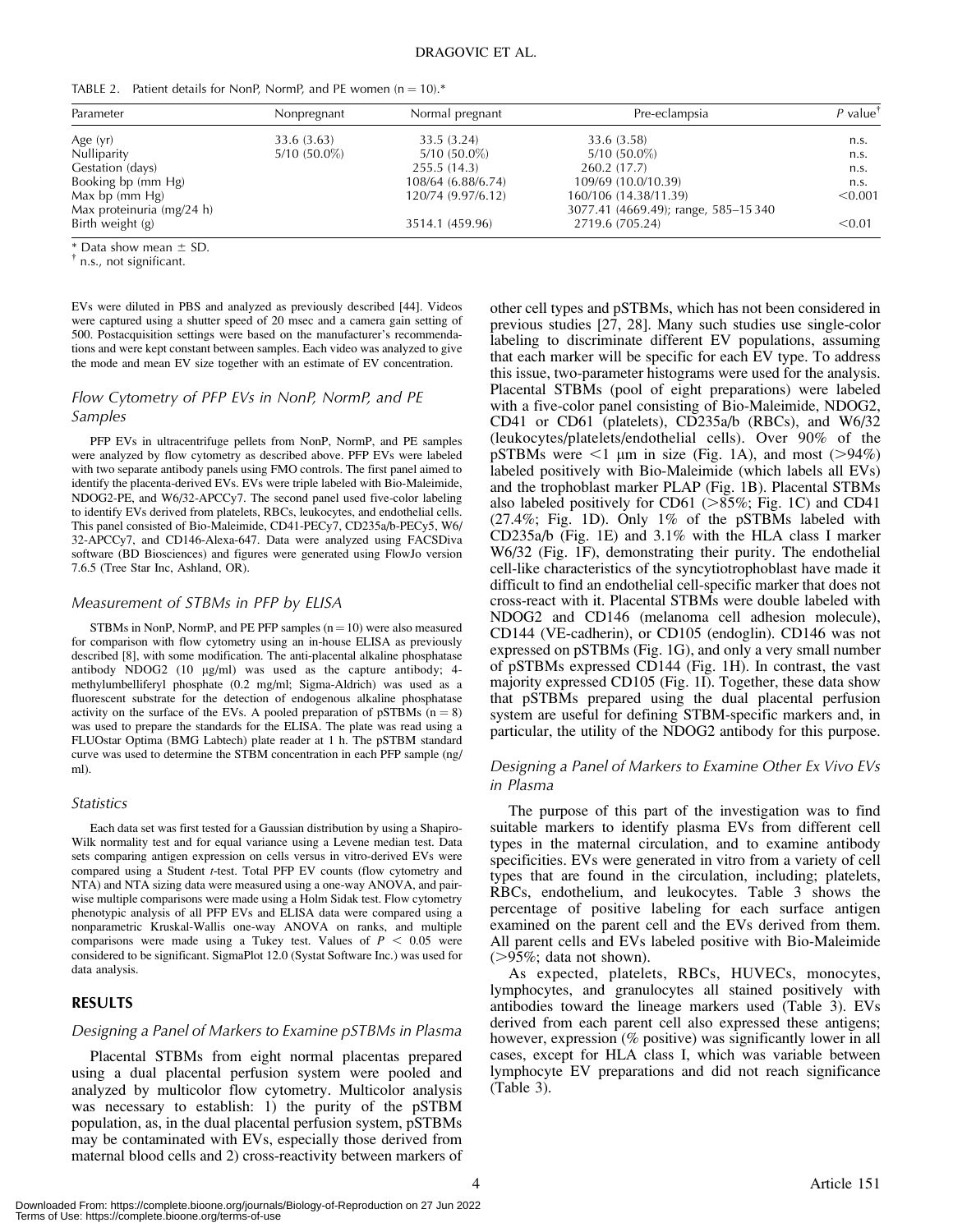

FIG. 1. Flow cytometry analysis of pSTBMs. A) FSC versus SSC dot plot of pSTBMs (>90% are <1 µm). Double labeling of pSTBMs: Bio-Maleimide versus PLAP (B), CD61 versus PLAP (C), CD41 versus PLAP (D), CD235a/b versus PLAP (E), HLA class I versus PLAP (F), CD146 versus PLAP (G), CD144 versus PLAP (H), and CD105 versus PLAP (I). Data show percentage positive pSTBMs. Percentages have been adjusted to account for background contaminating particulates.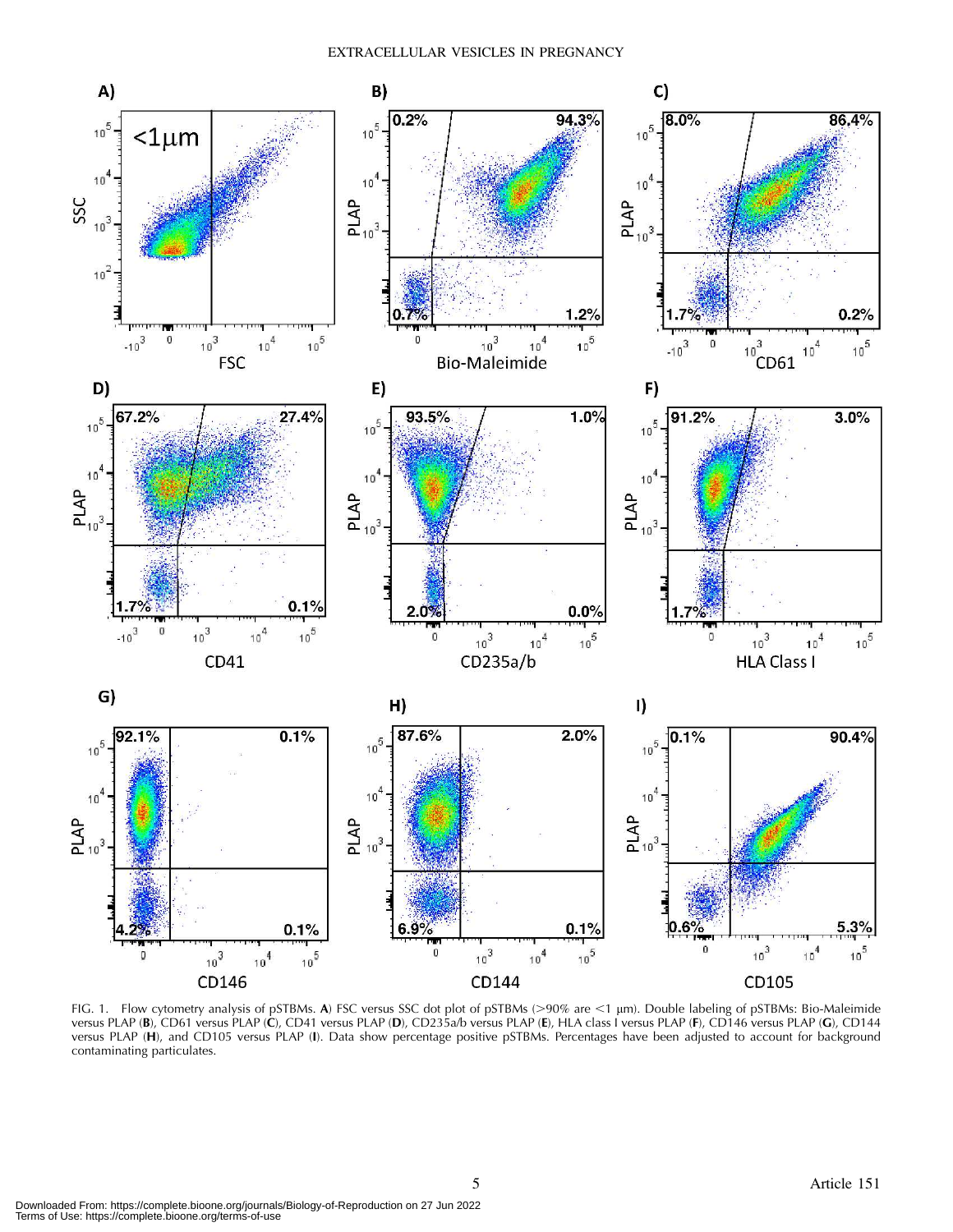| TABLE 3. Flow cytometry analysis of antigen expression on parent cells |  |  |  |
|------------------------------------------------------------------------|--|--|--|
| and the EVs derived from them.*                                        |  |  |  |

| Surface antigen                                | Parental cell % positive                               | EVs % positive                                                                        | $P$ value <sup>†</sup>                                        |
|------------------------------------------------|--------------------------------------------------------|---------------------------------------------------------------------------------------|---------------------------------------------------------------|
| Platelets                                      |                                                        |                                                                                       |                                                               |
| CD41<br>CD61<br>HLA class I                    | $99.9 \pm 0.1$<br>$99.9 \pm 0.1$<br>$99.9 \pm 0.7$     | $90.6 \pm 3.9$<br>$91.2 \pm 3.8$<br>$82.4 \pm 4.7$                                    | P < 0.05<br>P < 0.05<br>P < 0.05                              |
| Red blood cells                                |                                                        |                                                                                       |                                                               |
| CD235a/b                                       | $99.4 \pm 0.8$                                         | $91.9 \pm 3.1$                                                                        | P < 0.05                                                      |
| <b>HUVECs</b>                                  |                                                        |                                                                                       |                                                               |
| CD146<br>CD105<br>CD144<br>HLA class I<br>CD61 | 100<br>100<br>99.8<br>$99.1 \pm 0.1$<br>$99.6 \pm 0.3$ | $30.5 \pm 7.3$<br>$70.5 \pm 11.6$<br>$5.9 \pm 4.1$<br>$3.7 \pm 1.8$<br>$18.5 \pm 8.8$ | P < 0.001<br>P < 0.002<br>P < 0.001<br>P < 0.001<br>P < 0.001 |
| Monocytes                                      |                                                        |                                                                                       |                                                               |
| HLA class I<br>CD45<br>CD14                    | 100<br>$99.8 \pm 0.1$<br>$99.9 \pm 0.1$                | $59.6 \pm 5.4$<br>$12.3 \pm 7.8$<br>$8.5 \pm 5.5$                                     | P < 0.002<br>P < 0.001<br>P < 0.001                           |
| Granulocytes                                   |                                                        |                                                                                       |                                                               |
| HLA class I<br>CD45<br>CD <sub>66</sub> b      | 100<br>100<br>100                                      | $1.5 \pm 0.4$<br>$3.5 \pm 1.7$<br>$9.9 \pm 1.2$                                       | P < 0.001<br>P < 0.001<br>P < 0.001                           |
| Lymphocytes                                    |                                                        |                                                                                       |                                                               |
| HLA class I<br>CD45<br>CD3                     | 100<br>$99.8 \pm 0.2$<br>$87.8 \pm 4.5$                | $61.6 \pm 39.2$<br>$10.7 \pm 14.7$<br>$5.7 \pm 5.6$                                   | $P = 0.06$<br>P < 0.001<br>P < 0.001                          |

\* Each data set is from three individual experiments showing the percentage of positive staining for each given antigen.<br>Levelues compare parent cells and EVs.

P values compare parent cells and EVs.

# Establishing the Final Antibody Panel to Examine In Vivo-Derived STBMs and Other EVs in Plasma

Based on these results, selected markers were chosen to examine STBMs in plasma in relation to EVs from all other cell types. Markers showing a high degree of specificity and positive staining for each EV population were chosen: pSTBMs; NDOG2, platelets; CD41, RBCs; CD235a/b, leukocytes; HLA class I and endothelial cells; CD146. These markers were then tested for cross-reactivity; each marker was first tested against the parent cell and, if positive staining was detected, then this marker was tested on the EV population. The RBC marker CD235a/b, endothelial cell marker CD146, and trophoblast marker NDOG2 showed no cross-reactivity with any other cell type (data not shown). W6/32 was chosen as a general marker of all HLA class I and showed no crossreactivity with RBCs (data not shown). The platelet marker CD41 showed no cross-reactivity with RBCs or HUVECs, but positive expression was shown on monocytes  $(>\!\!90\%)$ , lymphocytes (27%), and granulocytes (10%), probably due to platelet-leukocyte aggregates (data not shown).

Taken together, these results were used to select two separate antibody panels to analyze STBMs and other EVs in vivo in plasma samples from NonP, NormP, and PE women. To identify the trophoblast-derived EVs that are PLAP positive and HLA class I negative, the first panel consisted of Bio-Maleimide, NDOG2, and W6/32. The second panel used fivecolor flow cytometry to identify EVs derived from platelets, RBCs, leukocytes, and endothelial cells, and consisted of Bio-Maleimide, CD41, CD235a/b, W6/32, and CD146.

A representative gating strategy used to characterize PFPderived EVs from a NormP woman is shown in Figure 2. A 1 lm gate on an FSC versus SSC plot defines the EV population and excludes large debris and any residual platelets (Fig. 2A). Bio-Maleimide staining determines the percentage of cellularderived EVs (Fig. 2B). Roughly 90% of events from the PFP samples labeled positive with Bio-Maleimide. Bio-Maleimidepositive EVs were then displayed on two-parameter dot plots to determine the phenotype of the EVs. It is important to note that Bio-Maleimide-negative EVs did not label with any of the antibodies examined in this study (data not shown). PFPderived EVs were identified as follows: STBMs  $(NDOG2<sup>+</sup>/)$  $W6/32^-$ ; Fig. 2C); RBC EVs (CD235a/b<sup>+</sup>/W6/32<sup>-</sup>; Fig. 2D); platelet EVs  $(CD41^{+}/W6/32^{-})$  and  $CD41^{+}/W6/32^{+}$ ; Fig. 2E); leukocyte EVs  $(CD41^-/W632^+; Fig. 2E)$ ; and endothelial EVs  $(W6/32^{+}/CD146^{+}$  or  $W6/32^{-}/CD146^{+})$ , although none were found (Fig. 2F).

# STBMs in PFP from NonP, NormP, and PE Women

STBMs per milliliter of PFP and the percentage of STBMs were significantly raised in NormP and PE women compared to background levels observed in NonP women (Fig. 3, A and B, respectively). No difference in total counts or the percentage of positive EVs was observed in PFP from NormP women versus PE women (Fig. 3, A and B, respectively).

The levels of STBMs in the same PFP samples from NonP, NormP, and PE women were also measured using an in-house ELISA, which has been used in our previous studies, for comparison [8–10]. Unlike flow cytometry, which only measures STBMs  $>290$  nm [14], the ELISA measures the entire population of EVs, including those  $\leq 1$  µm and those  $\geq 1$ lm. Consistent with the flow cytometry results, STBM levels were significantly increased in PFP in the samples from NormP and PE women compared to the NonP controls (Fig. 3C). No difference in STBM levels in PFP between NormP and PE women was found (Fig. 3C).

# Measurement of Total, Platelet, RBC, Leukocyte, and Endothelial EVs in PFP from NonP, NormP, and PE Women

Using flow cytometry, total EV counts (Bio-Maleimide positive) were determined by analyzing all EVs  $\leq$ 1 µm. EV counts (mean  $\pm$  SE) were comparable in NonP (1.19  $\times$  10<sup>6</sup>/ml  $\pm$  0.18  $\times$  10<sup>6</sup>/ml), NormP (1.20  $\times$  10<sup>6</sup>/ml  $\pm$  0.21  $\times$  10<sup>6</sup>/ml), and PE women  $(0.84 \times 10^6/\text{ml} \pm 0.11 \times 10^6/\text{ml})$ . The percentage of PFP EVs labeling with Bio-Maleimide was the same across all three groups  $(\sim 90\%)$ , thus indicating that the pellet was enriched with cellular EVs. Most PFP EVs from NonP, NormP, and PE women were derived from platelets (Fig. 4, A and B). Total platelet EV counts and the percentage of positively labelled platelet EVs were significantly reduced in PE women versus NonP women (Fig. 4, A and B, respectively).

The total count of RBC EVs was elevated (although not significantly) in NormP and PE women compared to NonP women (Fig. 4A). The percentage of RBC EVs was significantly increased in NormP and PE women compared to NonP women (Fig. 4B). Total RBC EVs and the percentage labeled positive were similar in NormP and PE women (Fig. 4, A and B, respectively).

Total count and percentage of leukocyte EVs were significantly elevated in PE women compared to NonP women (Fig. 4, A and B, respectively). Leukocyte-derived EVs accounted for  $\langle 0.1\%$  of the total EV population in NonP women,  $\langle 0.5\%$  in NormP women, and  $2.3\%$  in PE women (Fig. 4B).

Endothelial EVs were not detected in any of the PFP samples from NonP, NormP, or PE women. However, we also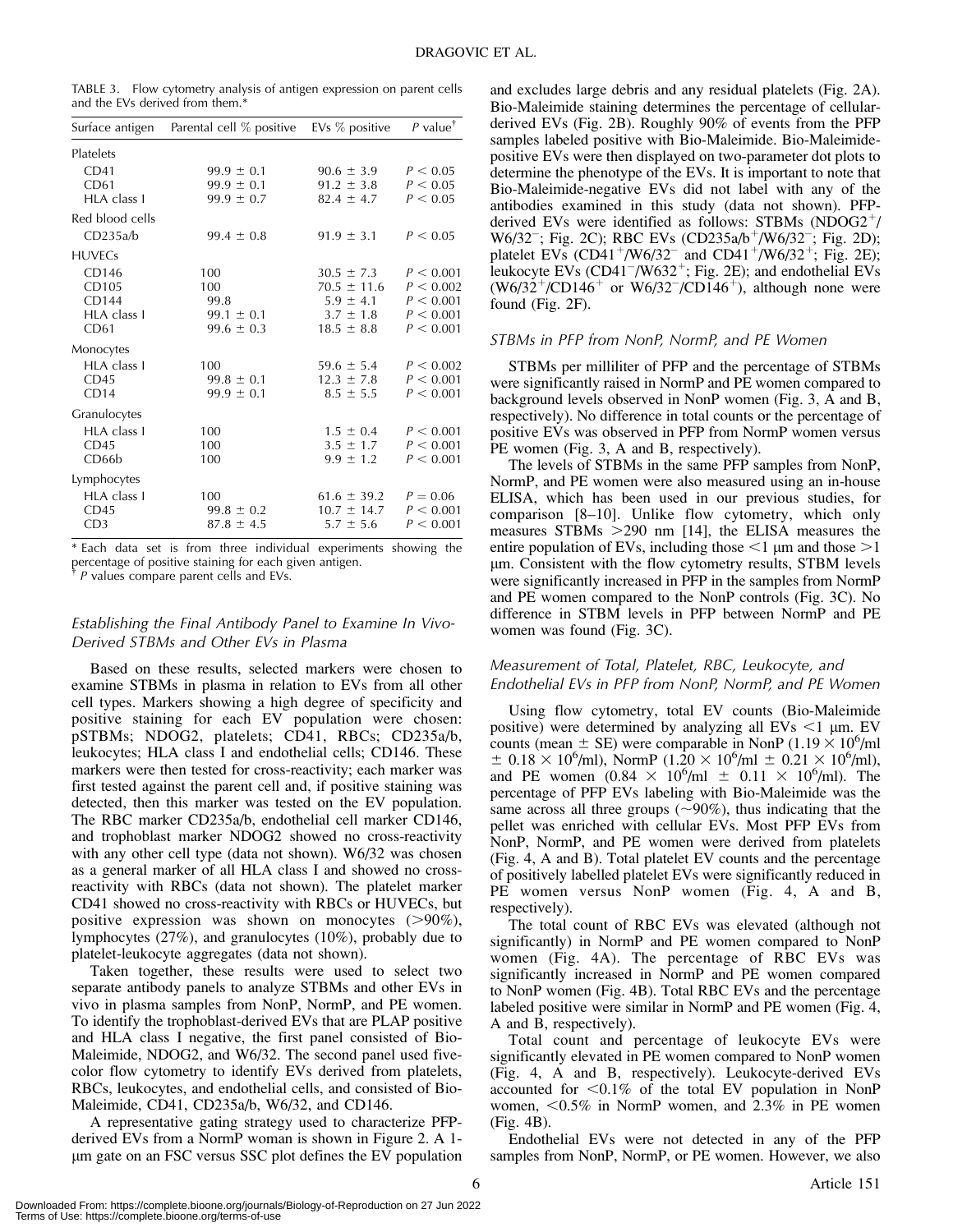

FIG. 2. Flow cytometry gating strategy to phenotype PFP EVs. EVs displayed on FSC versus SSC plot with 1-µm cutoff gate (A), <1-µm EVs displayed and gated on Bio-Maleimide histogram (B). Bio-Maleimide-positive EVs then displayed on two-parameter plots and phenotype identified: pSTBM, NDOG2<sup>+</sup>/ W6/32<sup>–</sup> (C); RBC, CD235a/b<sup>+</sup>/W6/32<sup>–</sup> (**D**); platelet, CD41<sup>+</sup>/W6/32<sup>–</sup> or CD41<sup>+</sup>/W6/32<sup>+</sup>, leukocyte, W6/32+/CD41<sup>–</sup> (E); and endothelial, CD146+/W6/  $32^-$  or CD146<sup>+</sup>/W6/32<sup>+</sup> (F).

identified a population of EVs that were Bio-Maleimide positive, but did not label with any of the markers of interest; these were termed orphan EVs and accounted for 24%–39% of the population (Fig. 4, A and B). There were no significant differences in either the total count or the percentage of orphan EVs in the three patient categories that were studied.

# Flow Cytometry and NTA: Total EV Counts Measured in PFP from NonP, NormP, and PE Women

The NanoSight LM10 instrument used in this study measures vesicle size and concentration based on light scatter, and can analyze vesicles much smaller than those detected by flow cytometry. However, the technology is limited in that it cannot measure fluorescent antibody labeling to discriminate between cellular vesicles and other nanoparticles. For this reason, Bio-Maleimide-positive and -negative vesicles were measured both by flow cytometry and NTA in order to compare the two methodologies.

There were no differences in PFP total EV counts as measured by flow cytometry between NonP, NormP, and PE women (Fig. 5A). NTA detected more than two orders of magnitude more EVs than did flow cytometry; moreover, NormP and PE PFP had significantly more EVs than NonP PFP (Fig. 5A), but there was no difference between NormP and PE PFP (Fig. 5A). PFP EV size was measured using NTA and compared in NonP, NormP, and PE women (Fig. 5B). Mean EV size was found to be larger in PFP from NonP women compared to NormP and PE women (Fig. 5C). There was no difference in EV size between PFP from NormP and PE women (Fig. 5C).

# DISCUSSION

Multicolor flow cytometry was developed to phenotype circulating STBMs in relation to other EVs of the vascular compartment in PFP from NonP, NormP, and PE women. To our knowledge, this is the first study to apply multicolor flow cytometry using directly conjugated antibodies to phenotype circulating STBMs and other EVs in pregnancy. Different EV populations have been analyzed in relation to each other, rather than in isolation as in previous studies [28, 31, 45]. Importantly, we show that not all cellular markers are specific for one cell type and, used in isolation, cannot identify specific cells as the source of particular PFP EVs. For example, antibodies toward CD61 are commonly used to identify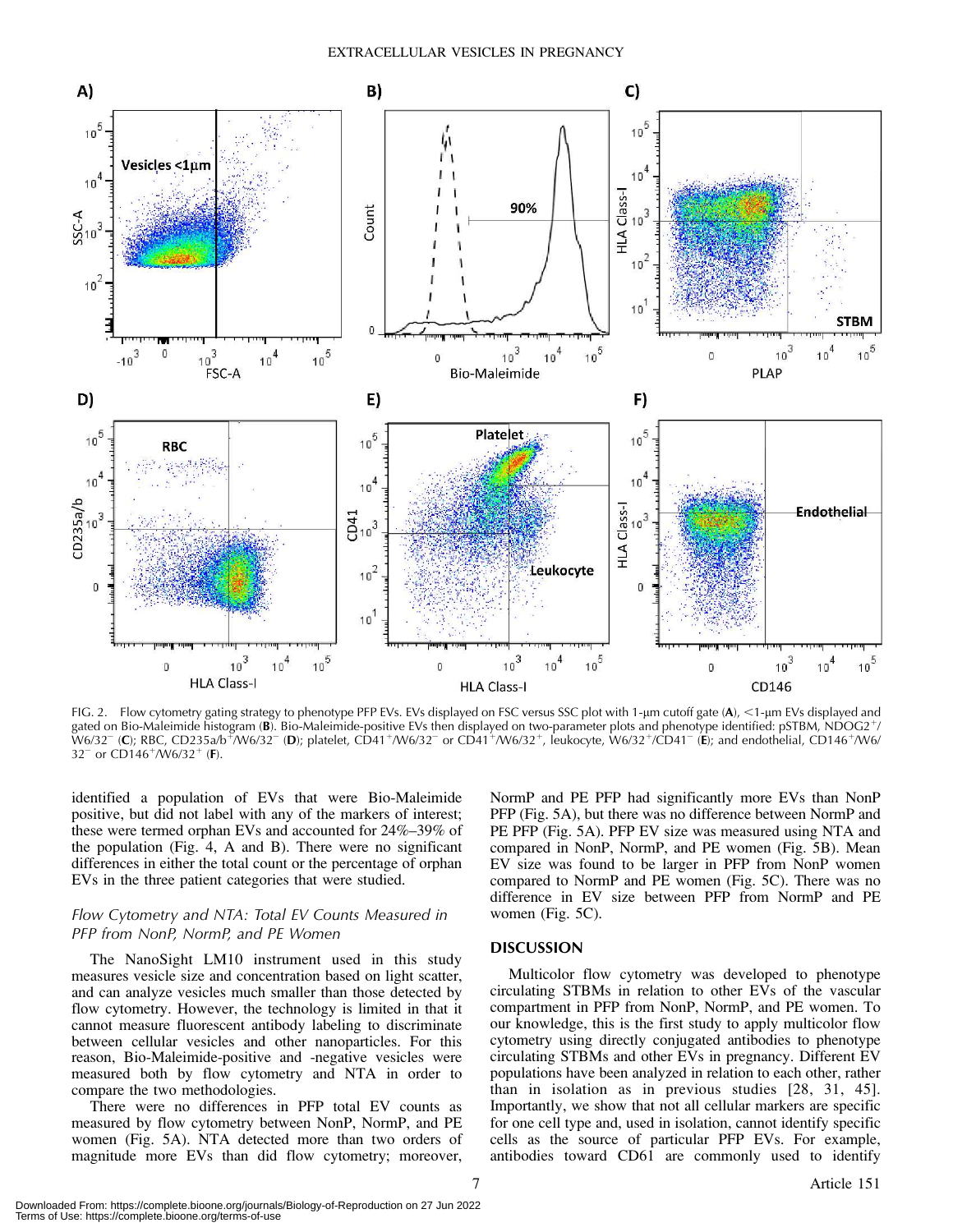

FIG. 3. Analysis of STBMs in PFP from NonP, NormP, and PE women measured by flow cytometry and ELISA. A) Flow cytometry total STBM counts. **B**) Flow cytometry percentage positive STBMs. C) ELISA STBM levels. Bars represent median with the interquartile range.  $*P < 0.05$  (n = 10 per group).

platelets, but we show that CD61 is also expressed on pSTBMs and on HUVECs and their EVs.

Many researchers assume that EVs express the cell surface antigens that characterize their parent cells. We show that, while this is true of most platelet and RBC EVs, the level of antigen expression is significantly less. Our findings are consistent with previous reports examining HUVECs and HUVEC EVs, whereby antigen expression on EVs varied in comparison to HUVECs [37, 38]. To examine the expression of leukocyte markers, we used cultured primary blood lymphocytes, monocytes, and granulocytes, whereas previous reports describe the use of cell lines [46–51], which may not be comparable to primary cells. Of the antigens studied, HLA class I was the most abundant on monocyte and lymphocyte EVs, whereas it was virtually absent from granulocyte EVs. Previous studies [52–54] have reported that most in vitroderived granulocyte EVs express CD66b, contrary to our findings. This discrepancy may be partly due to differences in: 1) the protocol used to generate the granulocyte EVs, 2) methodology used for the isolation and labeling of the EVs, and 3) the flow cytometer instrumentation and gating analysis. There are two possible explanations for the significant reduction in the percentage of positively labelled EVs as compared to labeling of the parent cell. First, the antigens present on the surface of the parent cell may be selectively excluded from the surface of the EVs, or, second, the antigen copy number present on the surface of some EVs is too low to be detected by flow cytometry. Therefore, previous studies may be missing EVs from their analyses.

Circulating EVs derived from STBMs, platelets, RBCs, endothelium, and leukocytes were analyzed in PE women matched to NormP and NonP women. We used PFP samples from late-onset PE women (mean gestation, 37.2 wk) matched appropriately to NormP and NonP women, due to their availability in the Oxford Pregnancy Biobank. There were no differences in total Bio-Maleimide EV numbers between groups. The smallest population of EVs was that derived from STBMs. The numbers and percentages of STBMs in plasmas from NormP and PE women were not significantly different, as has been previously reported [10]. The STBM ELISA showed a similar pattern, with significantly more STBMs in NormP and PE women than in NonP women. Overall, these data are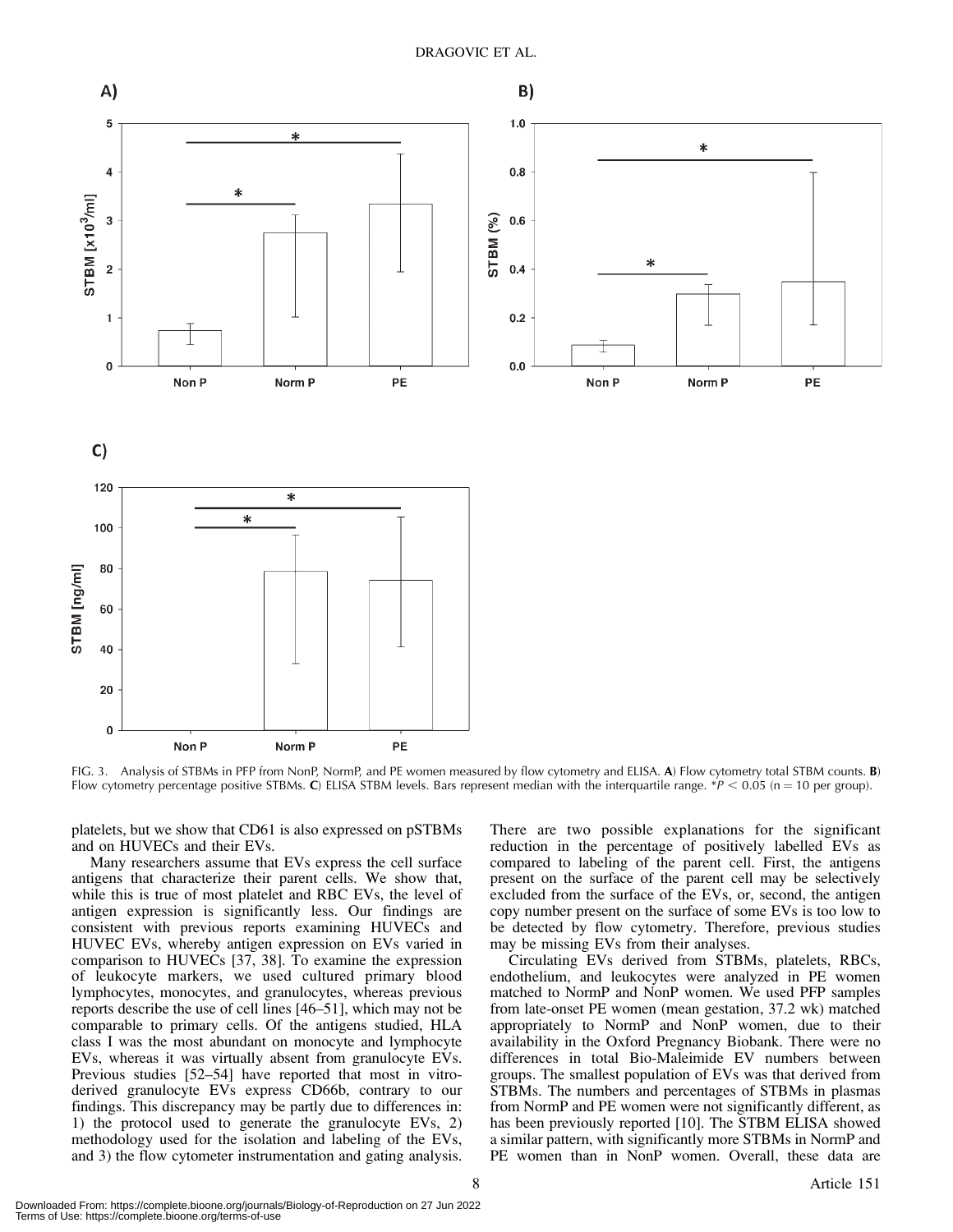

FIG. 4. Flow cytometry analysis of EVs in PFP from NonP, NormP, and PE women. A) Total EV counts. B) Percentage of EVs. Bars represent median with the interquartile range.  $*P < 0.05$  (n = 10 per group).

consistent with two previous studies, both of which used flow cytometry and indirect labeling [28, 33]. There is, however, wide variation in the reported total numbers of circulating STBMs, of which at least some can be attributed to methodological differences (different antibodies and indirect staining protocols). Orozco et al. [33] used an anti-PLAP antibody, whereas Lok et al. [27, 28] used ED822, an antibody that recognizes an unknown epitope expressed on the apical surface of syncytiotrophoblasts. To our knowledge, its specificity and cross reactivity with other circulating cells types has not been documented. Anti-PLAP antibodies may also have their own limitations, as we recently showed that PLAP expression is decreased on STBMs prepared from PE placentas compared to those from normal placentas [14], which may lead to an underestimation of the number of STBMs in PE plasma. We are now investigating other markers that may be expressed on STBMs that may be more reliable. The multicolor labeling method we have developed using pSTBMs as a model will also allow us to compare the phenotypes of pSTBMs and those in the maternal circulation using a wide range of markers. Although we have begun to study the labeling of pSTBMs with other markers, such as CD61 and CD41, we have not yet made a formal comparison between pSTBMs and those in the maternal circulation. This will be done in the future, but was not the purpose of this study.

There are also major inconsistencies in the reported numbers of other circulating EVs shed from blood (platelets, RBCs, T and B lymphocytes, monocytes, and granulocytes) or endothelial cells in NormP and PE [27, 28, 31–33, 45, 55–65]. Some studies suggest changes in NormP compared to NonP [31, 32, 45, 55, 57], and in PE compared to NormP [28, 31, 32, 45, 55, 57–59, 62–65], whereas others report no change [27, 28, 31, 32, 45, 55, 57, 58]. These inconsistencies may reflect preanalytical methodological differences that are thought to affect quantification of EVs in plasma [36, 66–72].

Our results show that the majority of circulating EVs were derived from platelets, and both number and the percentages were significantly decreased in PE compared to NonP controls. We are aware that our analysis of platelet EVs using the marker CD41 may also incorporate the analysis of STBMs (as CD41 showed some cross-reactivity with pSTBMs); however, as this population makes up  $\leq 1\%$  of the total EVs in plasma, this would have a negligible effect on the platelet data. RBCderived EVs made up less than 10% of the total population. The percentage of RBC EVs in NormP and PE were increased compared to NonP. Osmotic fragility of RBCs increases during NormP compared to NonP [73], hence increasing susceptibility to fragmentation and production of RBC EVs. Oxidative stress may have the same effect [74–76]. We used a pan-leukocyte marker, and can only speculate on total leukocytes, not individual populations that contributed to the observed increase in numbers and percentages in PE compared to NonP. At present, it is unclear if the observed elevation in leukocytederived EVs in PE is a direct consequence of leukocyte cell activation and whether these leukocyte EVs may play a role in inducing endothelial dysfunction.

Our endothelial cell marker, CD146, was chosen because it did not cross-react with pSTBMs. In previous studies, a variety of markers (singular or dual) for plasma endothelial EVs have been used, including E-selectin (CD62E) [27, 59, 65], CD144 [55], CD62E<sup>+</sup>/CD144<sup>+</sup> [32], PECAM (CD31) [64], CD31<sup>+</sup>/  $CD41^-$  [55],  $CD31^+/CD42^-$  [58, 65],  $CD51$  [31],  $CD51^+/$  $CD41^-$  [57], and  $CD105$  [65]. The specificities of some are questionable. For example, CD31 is also found on the surface of platelets, monocytes, and granulocytes, and CD51 is expressed on activated T cells, platelets, and granulocytes. We show that CD105 is highly expressed on STBMs, and cannot be used on its own to define populations of endothelial EVs [14]. Our inability to detect endothelial EVs in any of our samples is difficult to explain. The same EV marker has been used previously to investigate other disease states, with elevated numbers compared to control samples [25, 77, 78]. One previous study showed that increased endothelial EVs were detected in plasma when using anti-CD146 in combination with anti-CD105 compared to using each antibody alone. In the current study, it was not feasible to have a third panel using anti-CD146 and anti-CD105 in combination. Future experiments will be needed to address this.

This was not only the first study to use multicolor flow cytometry to investigate STBMs in relation to other EVs in plasmas from NonP, NormP, and PE, but also to use NTA in parallel. NTA has shown that flow cytometry detects only a minority of all cell-derived EVs in biological samples [14]. NTA revealed changes in total EV number between groups, which were not apparent by flow cytometry. Total EV counts were increased in NormP and PE relative to NonP, and the EV size was smaller. PE is associated with an exacerbated systemic inflammatory response, which would be expected to activate intravascular cells, causing them to shed more EVs. However,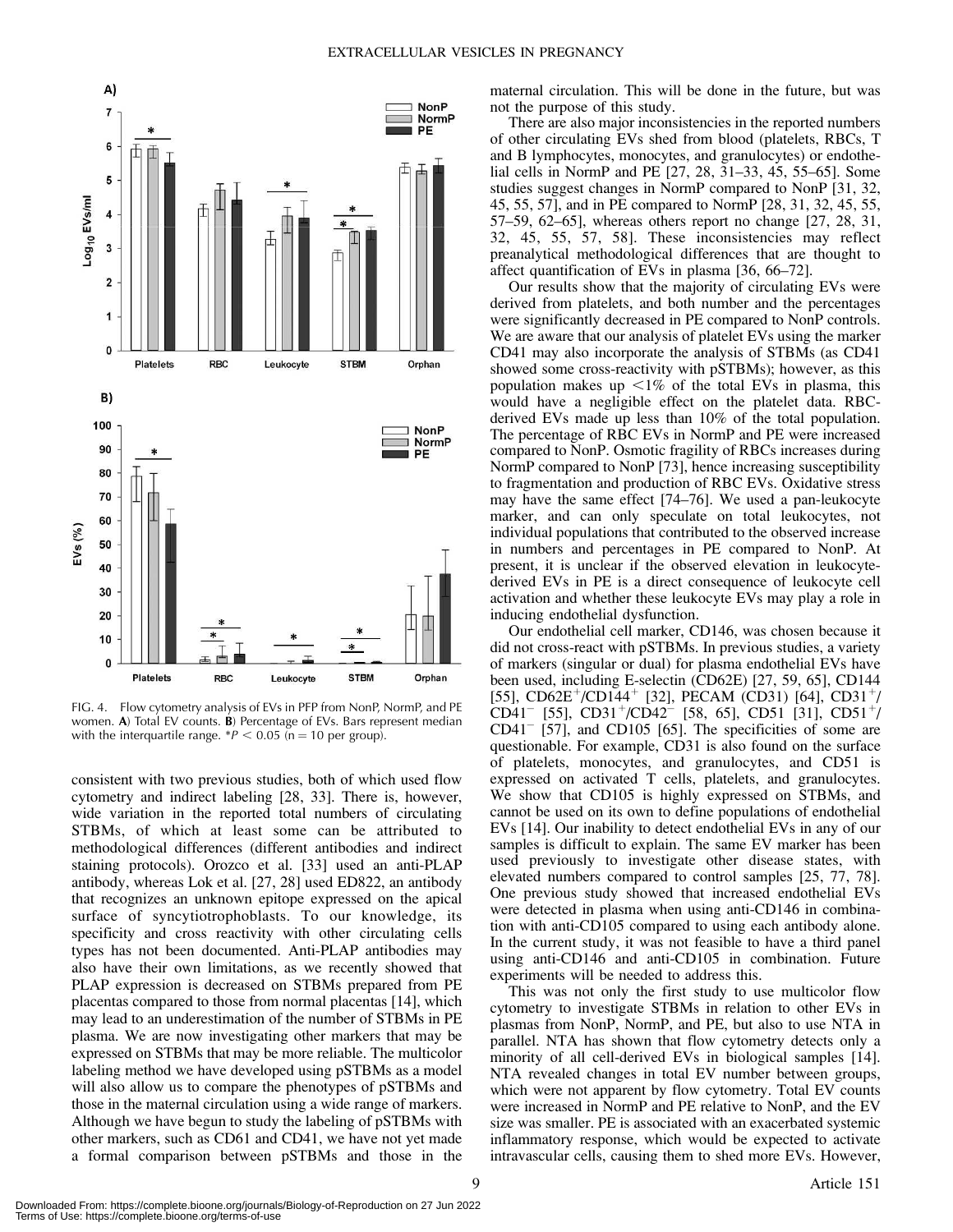

FIG. 5. Measurement of total PFP EVs in NonP, NormP, and PE women using flow cytometry and NTA. A) EV counts measured by flow cytometry and NTA. Bars represent mean  $\pm$  SE. B) NTA EV size versus concentration profile. C) NTA mean EV size measurements. Bars represent mean  $\pm$  SE. \*P < 0.05  $(n = 10$  per group).

total counts were comparable in NormP and PE. The rate at which EVs are cleared from the circulation is not known, so total counts are not necessarily informative. There is scope to develop NTA using the NanoSight NS500 instrument, which has a fluorescence capability and could therefore be used to phenotype EVs using fluorescent antibodies [34, 79].

This study demonstrates the difficulties and limitations of ex vivo flow cytometric analysis of plasma EVs, both in general and in specific relation to pregnancy. We show that problems with antibody specificities have been underestimated in previous studies. Smaller EVs, only detected by NTA, are two orders of magnitude more numerous than those characterized by flow cytometry. We studied EVs, including those of syncytiotrophoblast origin, in plasmas from NonP, NormP, and PE. The differences between NonP and NormP women were greater than those between NormP and PE women, which were not significant. This is probably because we studied the less severe late-onset disease, which is harder to distinguish from the background of normal pregnancies, which increases with gestation. In general, NormP and PE were associated with more circulating EVs than NonP, except for platelet EVs, which were reduced, perhaps explicable in that, during pregnancy, platelet counts, which were not available to us, tend to be lower. Furthermore, circulating EVs were smaller during pregnancy. Finally, the second most abundant EV population after platelet EVs was that of unidentified orphan EVs. The origin of these EVs is still likely to be the different cell types investigated in this study (i.e., STBM, platelet, RBC, leukocyte, and endothelial); however, the antigen copy number on the surface of the EVs might be too low to be detected by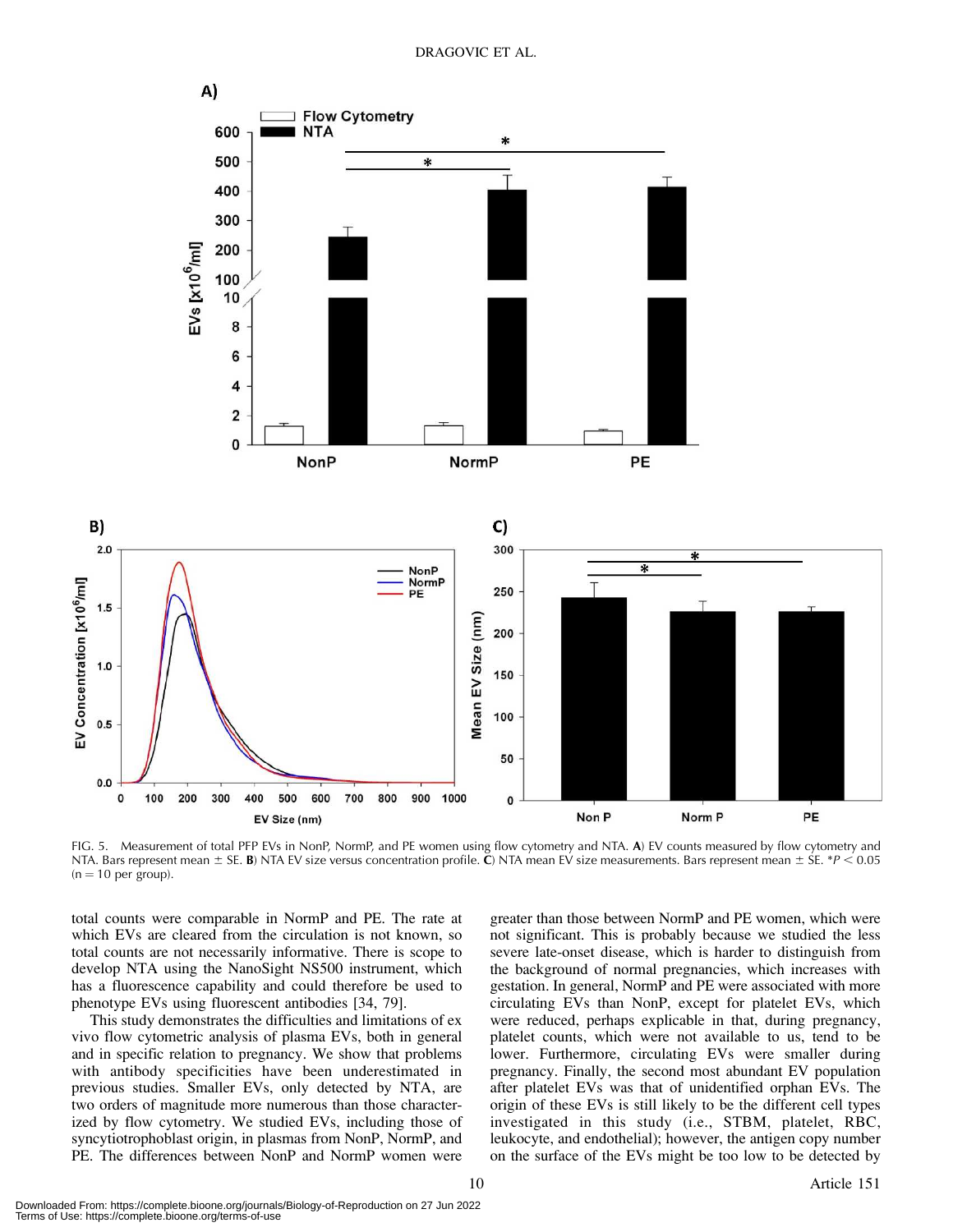flow cytometry. Further investigation may require different markers to identify these EVs.

# ACKNOWLEDGMENT

The authors wish to acknowledge the research midwives Miss Ali Chevassut, Mrs. Nicola Higgins, Mrs. Linda Holden, Mrs. Tess Norris, and Mrs. Carol Simms for recruiting patients to this study. The authors also wish to thank Miss Jacqueline Marks, Mrs. Tiffany Lodge, and Miss Eleni Fotaki for processing all the plasma samples.

# REFERENCES

- 1. Redman CW, Sargent IL. Placental stress and pre-eclampsia: a revised view. Placenta 2009; 30(suppl A):S38–S42.
- 2. Burton GJ, Yung HW, Cindrova-Davies T, Charnock-Jones DS. Placental endoplasmic reticulum stress and oxidative stress in the pathophysiology of unexplained intrauterine growth restriction and early onset preeclampsia. Placenta 2009; 30(Suppl A):S43–S48.
- 3. Hung TH, Burton GJ. Hypoxia and reoxygenation: a possible mechanism for placental oxidative stress in preeclampsia. Taiwan J Obstet Gynecol 2006; 45(3):189–200.
- 4. Levine RJ, Lam C, Qian C, Yu KF, Maynard SE, Sachs BP, Sibai BM, Epstein FH, Romero R, Thadhani R, Karumanchi SA. Soluble endoglin and other circulating antiangiogenic factors in preeclampsia. N Engl J Med 2006; 355(10):992–1005.
- 5. Levine RJ, Maynard SE, Qian C, Lim KH, England LJ, Yu KF, Schisterman EF, Thadhani R, Sachs BP, Epstein FH, Sibai BM, Sukhatme VP, Karumanchi SA. Circulating angiogenic factors and the risk of preeclampsia. N Engl J Med 2004; 350(7):672–683.
- 6. Maynard SE, Min JY, Merchan J, Lim KH, Li J, Mondal S, Libermann TA, Morgan JP, Sellke FW, Stillman IE, Epstein FH, Sukhatme VP, Karumanchi SA. Excess placental soluble fms-like tyrosine kinase 1 (sFlt1) may contribute to endothelial dysfunction, hypertension, and proteinuria in preeclampsia. J Clin Invest 2003; 111(5):649–658.
- 7. Venkatesha S, Toporsian M, Lam C, Hanai J, Mammoto T, Kim YM, Bdolah Y, Lim KH, Yaun HT, Libermann TA, Stillman IE, Roberts D, et al. Soluble endoglin contributes to the pathogenesis of preeclampsia. Nat Med 2006; 12(6):642–649.
- 8. Goswami D, Tannetta DS, Magee LA, Fuchisawa A, Redman CW, Sargent IL, von Dadelszen P. Excess syncytiotrophoblast microparticle shedding is a feature of early-onset pre-eclampsia, but not normotensive intrauterine growth restriction. Placenta 2006; 27(1):56–61.
- 9. Knight M, Redman CW, Linton EA, Sargent IL. Shedding of syncytiotrophoblast microvilli into the maternal circulation in preeclamptic pregnancies. Br J Obstet Gynaecol 1998; 105(6):632–640.
- 10. Germain SJ, Sacks GP, Sooranna SR, Sargent IL, Redman CW. Systemic inflammatory priming in normal pregnancy and preeclampsia: the role of circulating syncytiotrophoblast microparticles. J Immunol 2007; 178(9): 5949–5956.
- 11. Cockell AP, Learmont JG, Smarason AK, Redman CW, Sargent IL, Poston L. Human placental syncytiotrophoblast microvillous membranes impair maternal vascular endothelial function. Br J Obstet Gynaecol 1997; 104(2):235–240.
- 12. Gupta AK, Rusterholz C, Huppertz B, Malek A, Schneider H, Holzgreve W, Hahn S. A comparative study of the effect of three different syncytiotrophoblast micro-particles preparations on endothelial cells. Placenta 2005; 26(1):59–66.
- 13. Smarason AK, Sargent IL, Starkey PM, Redman CW. The effect of placental syncytiotrophoblast microvillous membranes from normal and pre-eclamptic women on the growth of endothelial cells in vitro. Br J Obstet Gynaecol 1993; 100(10):943–949.
- 14. Tannetta DS, Dragovic RA, Gardiner C, Redman CW, Sargent IL. Characterisation of syncytiotrophoblast vesicles in normal pregnancy and pre-eclampsia: expression of flt-1 and endoglin. PLoS One 2013; 8(2): e56754.
- 15. Aly AS, Khandelwal M, Zhao J, Mehmet AH, Sammel MD, Parry S. Neutrophils are stimulated by syncytiotrophoblast microvillous membranes to generate superoxide radicals in women with preeclampsia. Am J Obstet Gynecol 2004; 190(1):252–258.
- 16. Gupta A, Hasler P, Gebhardt S, Holzgreve W, Hahn S. Occurrence of neutrophil extracellular DNA traps (NETs) in pre-eclampsia: a link with elevated levels of cell-free DNA? Ann N Y Acad Sci 2006; 1075:118–122.
- 17. Gupta AK, Rusterholz C, Holzgreve W, Hahn S. Syncytiotrophoblast micro-particles do not induce apoptosis in peripheral T lymphocytes, but

differ in their activity depending on the mode of preparation. J Reprod Immunol 2005; 68(1–2):15–26.

- 18. Holder BS, Tower CL, Jones CJ, Aplin JD, Abrahams VM. Heightened pro-inflammatory effect of preeclamptic placental microvesicles on peripheral blood immune cells in humans. Biol Reprod 2012; 86(4):103.
- 19. Messerli M, May K, Hansson SR, Schneider H, Holzgreve W, Hahn S, Rusterholz C. Feto-maternal interactions in pregnancies: placental microparticles activate peripheral blood monocytes. Placenta 2010; 31(2):106–112.
- 20. Morelli AE. The immune regulatory effect of apoptotic cells and exosomes on dendritic cells: its impact on transplantation. Am J Transplant 2006; 6(2):254–261.
- 21. Southcombe J, Tannetta D, Redman C, Sargent I. The immunomodulatory role of syncytiotrophoblast microvesicles. PLoS One 2011; 6(5):e20245.
- 22. Gardiner C, Tannetta DS, Simms CA, Harrison P, Redman CW, Sargent IL. Syncytiotrophoblast microvesicles released from pre-eclampsia placentae exhibit increased tissue factor activity. PLoS One 2011; 6(10): e26313.
- 23. Christersson C, Johnell M, Siegbahn A. Evaluation of microparticles in whole blood by multicolour flow cytometry assay. Scand J Clin Lab Invest 2013; 73(3):229–239.
- 24. Crookston KP, Sibbitt WL Jr, Chandler WL, Qualls CR, Roldan CA. Circulating microparticles in neuropsychiatric systemic lupus erythematosus. Int J Rheum Dis 2013; 16(1):72–80.
- 25. Duval A, Helley D, Capron L, Youinou P, Renaudineau Y, Dubucquoi S, Fischer AM, Hachulla E. Endothelial dysfunction in systemic lupus patients with low disease activity: evaluation by quantification and characterization of circulating endothelial microparticles, role of antiendothelial cell antibodies. Rheumatology (Oxford) 2010; 49(6): 1049–1055.
- 26. Simak J, Holada K, Risitano AM, Zivny JH, Young NS, Vostal JG. Elevated circulating endothelial membrane microparticles in paroxysmal nocturnal haemoglobinuria. Br J Haematol 2004; 125(6):804–813.
- 27. Lok CA, Boing AN, Sargent IL, Sooranna SR, van der Post JA, Nieuwland R, Sturk A. Circulating platelet-derived and placenta-derived microparticles expose Flt-1 in preeclampsia. Reprod Sci 2008; 15(10): 1002–1010.
- 28. Lok CA, Van Der Post JA, Sargent IL, Hau CM, Sturk A, Boer K, Nieuwland R. Changes in microparticle numbers and cellular origin during pregnancy and preeclampsia. Hypertens Pregnancy 2008; 27(4):344–360.
- 29. Sunderland CA, Bulmer JN, Luscombe M, Redman CW, Stirrat GM. Immunohistological and biochemical evidence for a role for hyaluronic acid in the growth and development of the placenta. J Reprod Immunol 1985; 8(2–3):197–212.
- 30. Aharon A, Katzenell S, Tamari T, Brenner B. Microparticles bearing tissue factor and tissue factor pathway inhibitor in gestational vascular complications. J Thromb Haemost 2009; 7(6):1047–1050.
- 31. Marques FK, Campos FM, Filho OA, Carvalho AT, Dusse LM, Gomes KB. Circulating microparticles in severe preeclampsia. Clin Chim Acta 2012; 414:253–258.
- 32. VanWijk MJ, Nieuwland R, Boer K, van der Post JA, VanBavel E, Sturk A. Microparticle subpopulations are increased in preeclampsia: possible involvement in vascular dysfunction? Am J Obstet Gynecol 2002; 187(2): 450–456.
- 33. Orozco AF, Jorgez CJ, Ramos-Perez WD, Popek EJ, Yu X, Kozinetz CA, Bischoff FZ, Lewis DE. Placental release of distinct DNA-associated micro-particles into maternal circulation: reflective of gestation time and preeclampsia. Placenta 2009; 30(10):891–897.
- 34. Dragovic RA, Gardiner C, Brooks AS, Tannetta DS, Ferguson DJ, Hole P, Carr B, Redman CW, Harris AL, Dobson PJ, Harrison P, Sargent IL. Sizing and phenotyping of cellular vesicles using nanoparticle tracking analysis. Nanomedicine 2011; 7:780–788.
- 35. Alijotas-Reig J, Palacio-Garcia C, Llurba E, Vilardell-Tarres M. Cellderived microparticles and vascular pregnancy complications: a systematic and comprehensive review. Fertil Steril 2013; 99(2):441–449.
- 36. Ayers L, Kohler M, Harrison P, Sargent I, Dragovic R, Schaap M, Nieuwland R, Brooks SA, Ferry B. Measurement of circulating cellderived microparticles by flow cytometry: sources of variability within the assay. Thromb Res 2011; 127(4):370–377.
- 37. Abid Hussein MN, Meesters EW, Osmanovic N, Romijn FP, Nieuwland R, Sturk A. Antigenic characterization of endothelial cell-derived microparticles and their detection ex vivo. J Thromb Haemost 2003; 1(11):2434–2443.
- 38. Simak J, Holada K, Vostal JG. Release of annexin V-binding membrane microparticles from cultured human umbilical vein endothelial cells after treatment with camptothecin. BMC Cell Biol 2002; 3:11.